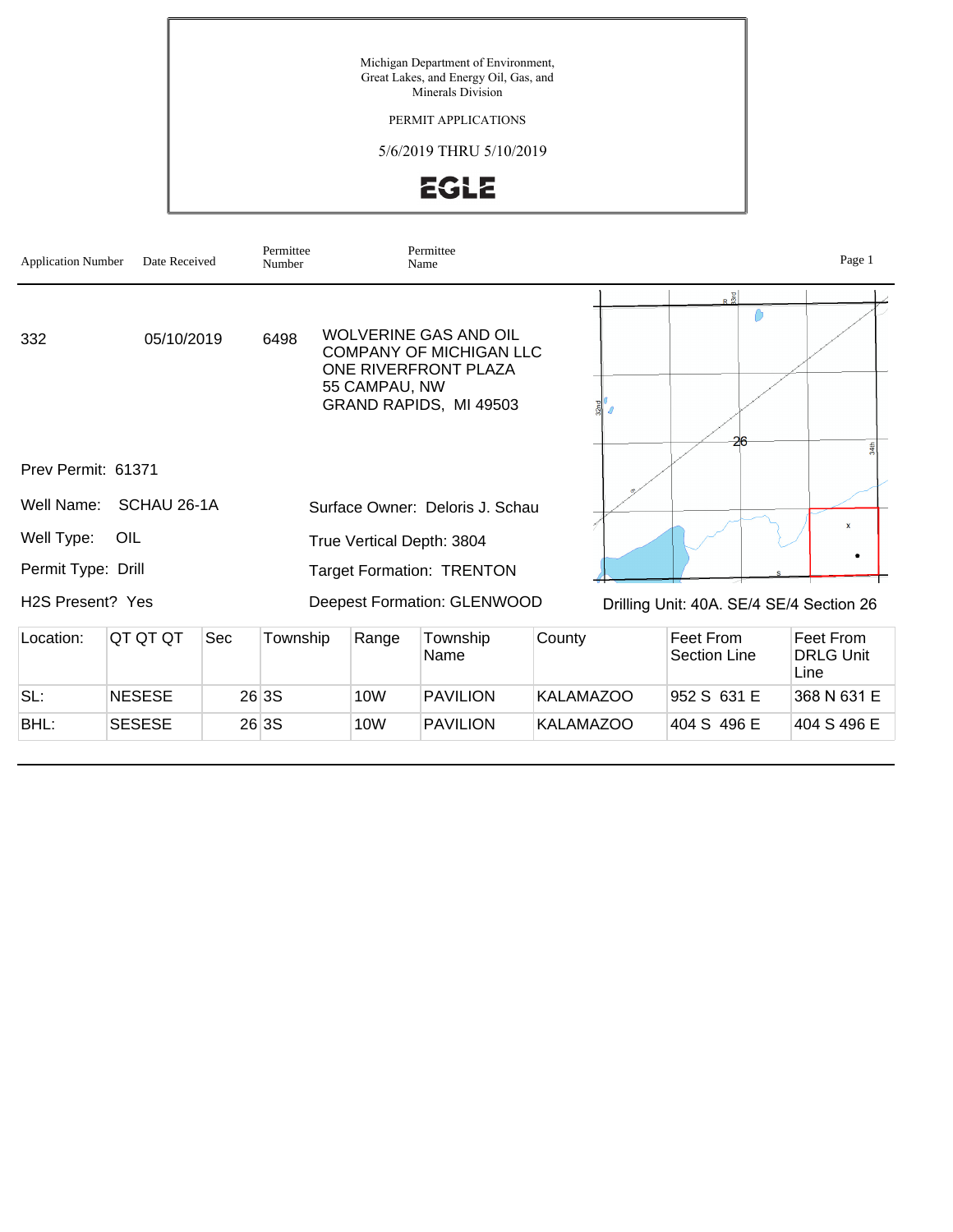Oil, Gas, and Minerals Division

Updated Permits

5/6/2019 THRU 5/10/2019

## EGLE

Permit Number Permittee Number Permittee<br>Name Name Page 1

**PLUGGING INSTRUCTIONS ISSUED:**

58722 6461 RIVIERA OPERATING LLC 600 TRAVIS STREET SUITE 1700 HOUSTON, TX 77002

API Well Number: 21-009-58722-00-00

Well Name: PETERSEN C3-12

Plug Inst. Issue Date: 2/2/2019

| <b>Location</b> | <b>IOT OT OT</b> | Sec | Township           | Range | <b>Township Name</b> | <b>County</b>  | <b>Feet From Section</b><br>Line | Feet From DRLG<br>Unit |
|-----------------|------------------|-----|--------------------|-------|----------------------|----------------|----------------------------------|------------------------|
| SL:             | <b>NWNWSE</b>    |     | 12 <sub>30</sub> N | 9W    | <b>TORCH LAKE</b>    | <b>JANTRIM</b> | 2450 S 2360 E                    | 1130 S 330 W           |

Comment: App. to P&A expires 6/1/20.

<u>. . . . . . .</u>

 $\sim$   $\sim$   $\sim$ 

dia a dia a

 $\sim$   $\sim$   $\sim$   $\sim$ 

58723 6461

RIVIERA OPERATING LLC 600 TRAVIS STREET SUITE 1700 HOUSTON, TX 77002

API Well Number: 21-009-58723-00-00

Well Name: MORRISON A2-11

Plug Inst. Issue Date: 2/2/2019

| <b>Location</b> | <b>OT OT OT</b> | <b>Sec</b> | Township | Range | Township Name     | County        | Feet From Section<br>Line | <b>Feet From DRLG</b><br>'Unit |
|-----------------|-----------------|------------|----------|-------|-------------------|---------------|---------------------------|--------------------------------|
| ISL:            | <b>INENENW</b>  |            | 1 I30N   | .9W   | <b>TORCH LAKE</b> | <b>ANTRIM</b> | 645 N 2350 W              | 1689 S 330 E                   |

Comment: App. to P&A expires 6/1/20.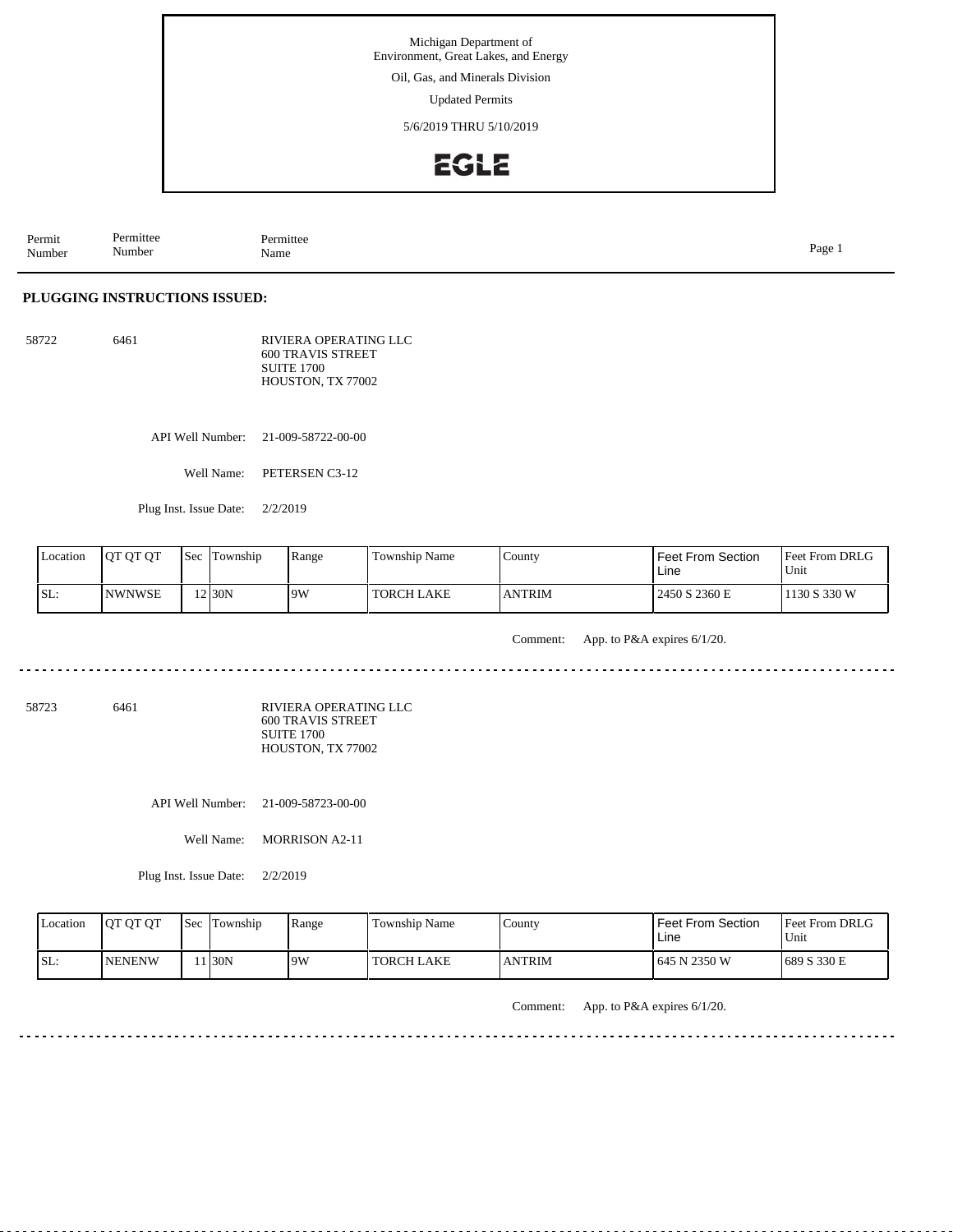Oil, Gas, and Minerals Division

Updated Permits

5/6/2019 THRU 5/10/2019

## EGLE

API Well Number: 21-009-58724-00-00 Well Name: MCLACHLAN D1-2 Plug Inst. Issue Date: 2/2/2019 58724 6461 RIVIERA OPERATING LLC 600 TRAVIS STREET SUITE 1700 HOUSTON, TX 77002 Permit Number Permittee Number Permittee<br>Name Page 2<br>Name

| Location | <b>OT QT QT</b> | <b>Sec</b> | Township            | Range | <b>Township Name</b> | County        | Feet From Section<br>Line | Feet From DRLG<br>Unit |
|----------|-----------------|------------|---------------------|-------|----------------------|---------------|---------------------------|------------------------|
| SL:      | <b>ISESWSW</b>  |            | $2$ <sub>30</sub> N | 19W   | TORCH LAKE           | <b>ANTRIM</b> | 515 S 1000 W              | S 330 E<br>515         |

Comment: App. to P&A expires 6/1/20.

58733 6461

RIVIERA OPERATING LLC 600 TRAVIS STREET SUITE 1700 HOUSTON, TX 77002

<u>. . . . . . . . . . . . . . . . . .</u>

API Well Number: 21-009-58733-00-00

Well Name: MCLACHLAN D3-13

Plug Inst. Issue Date: 2/2/2019

| Location | <b>OT OT OT</b> | <b>Sec</b> | Township | Range | Township Name | County        | <b>Feet From Section</b><br>Line | <b>Feet From DRLG</b><br>Unit |
|----------|-----------------|------------|----------|-------|---------------|---------------|----------------------------------|-------------------------------|
| ISL:     | <b>INESWSE</b>  |            | $3$ 30N  | 19W   | TORCH LAKE    | <b>ANTRIM</b> | 990 S 1420 E                     | 1330 N 1220 W                 |

Comment: App. to P&A expires 6/1/20.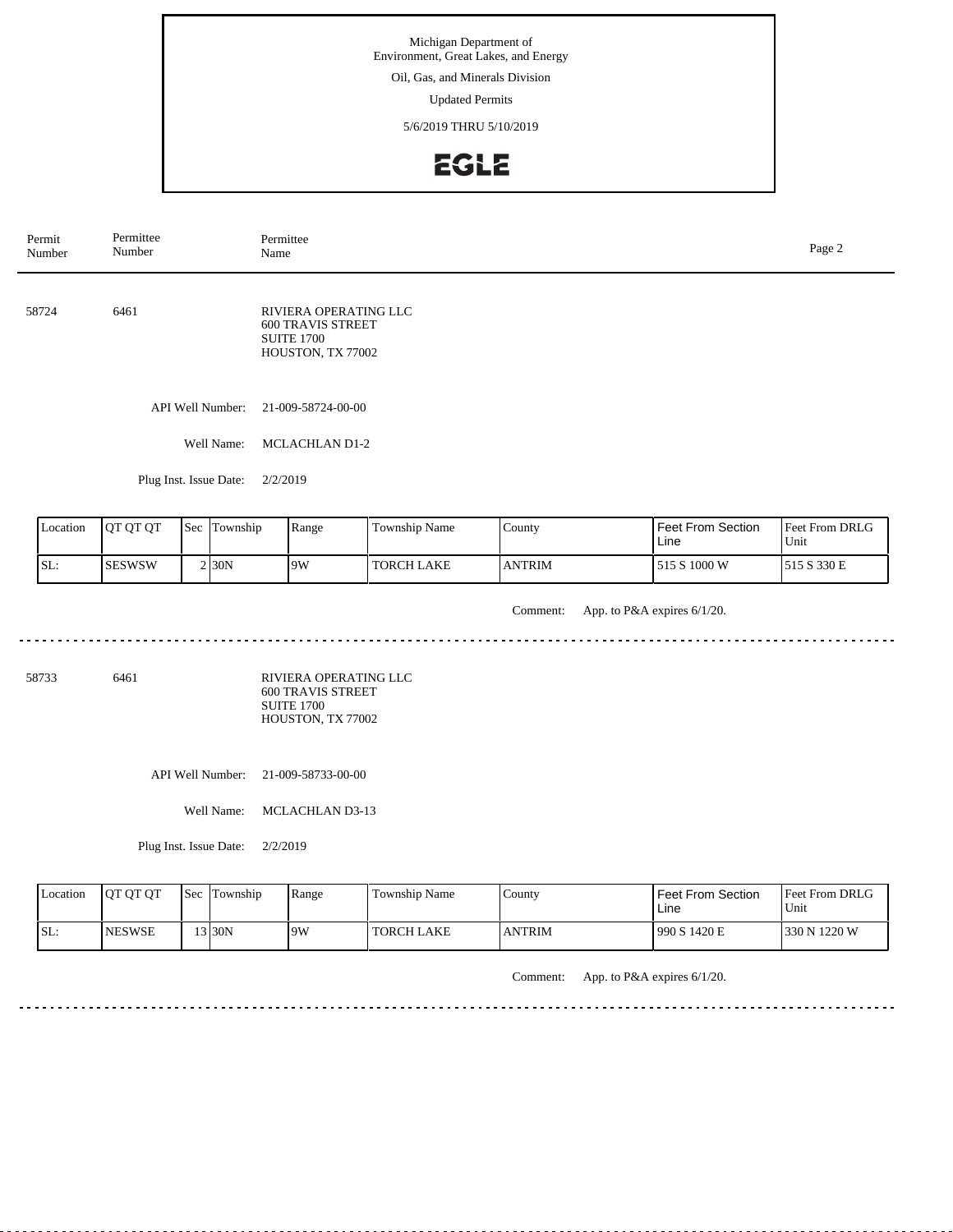Oil, Gas, and Minerals Division

Updated Permits

5/6/2019 THRU 5/10/2019

## EGLE

API Well Number: 21-009-58734-00-00 Well Name: MCLACHLAN C3-13 Plug Inst. Issue Date: 2/2/2019 58734 6461 RIVIERA OPERATING LLC 600 TRAVIS STREET SUITE 1700 HOUSTON, TX 77002 Permit Number Permittee Number Permittee<br>Name Page 3<br>Name

| Location | <b>OT OT OT</b> | <b>Sec</b> | Township | Range | m<br>Township Name | County        | <b>Feet From Section</b><br>Line | <b>Feet From DRLG</b><br>Unit |
|----------|-----------------|------------|----------|-------|--------------------|---------------|----------------------------------|-------------------------------|
| SL:      | <b>INWNWSE</b>  |            | 13 30N   | 9W    | <b>TORCH LAKE</b>  | <b>ANTRIM</b> | 2055 S 2590 E                    | 1585 N 1270 E                 |

Comment: App. to P&A expires 6/1/20. 

58739 6461

RIVIERA OPERATING LLC 600 TRAVIS STREET SUITE 1700 HOUSTON, TX 77002

API Well Number: 21-009-58739-00-00

Well Name: AMOS B4-14

Plug Inst. Issue Date: 2/2/2019

| Location | <b>OT OT OT</b> | l Sec | Township | Range | Township Name | Countv        | <b>Feet From Section</b><br>Line | <b>Feet From DRLG</b><br>Unit |
|----------|-----------------|-------|----------|-------|---------------|---------------|----------------------------------|-------------------------------|
| SL:      | <b>ISWSENE</b>  |       | 4130N    | 19W   | TORCH LAKE    | <b>ANTRIM</b> | 2150 N 1054 E                    | 1528 S 1054 E                 |

Comment: App. to P&A expires 6/1/20.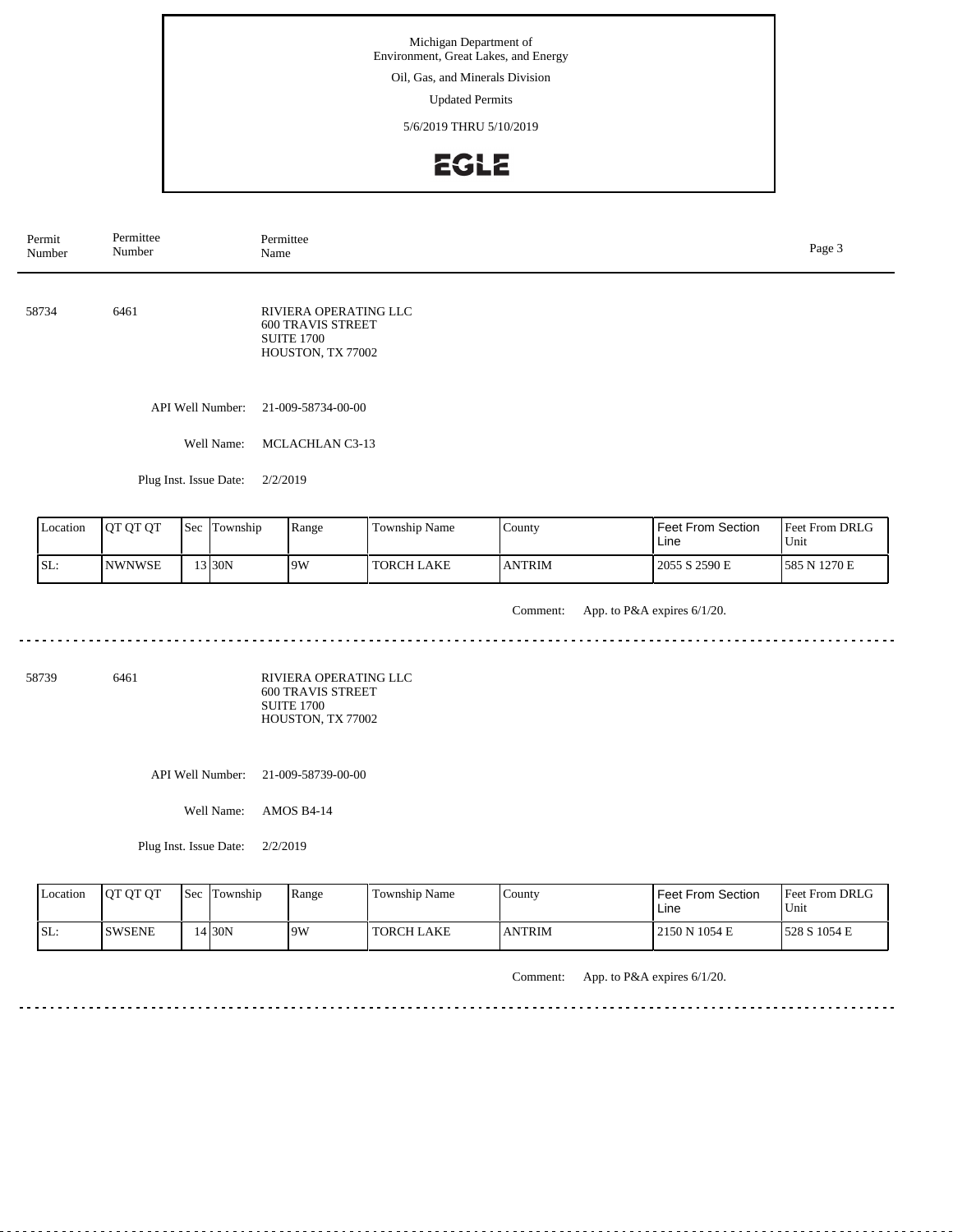Oil, Gas, and Minerals Division

Updated Permits

5/6/2019 THRU 5/10/2019

#### EGLE

Permittee Permit Permittee<br>Name Number Name Page 4 Number 58740 6461 RIVIERA OPERATING LLC 600 TRAVIS STREET SUITE 1700 HOUSTON, TX 77002 API Well Number: 21-009-58740-00-00 Well Name: HUBBELL A4-14 True Vertical Depth: Plug Inst. Issue Date: 2/2/2019 Feet From Section Location | QT QT QT | Sec | Township | Range | Township Name Township County Feet From DRLG Line Unit SL: NENENE 14 30N 9W TORCH LAKE ANTRIM 330 N 500 E 330 N 500 E Comment: App. to P&A expires 6/1/20. . . . . . . . . . . . . . . . . . . . 58741 6461 RIVIERA OPERATING LLC 600 TRAVIS STREET SUITE 1700 HOUSTON, TX 77002 API Well Number: 21-009-58741-00-00 Well Name: AMOS B1-14 HD1 True Vertical Depth: 752 Plug Inst. Issue Date: 2/2/2019 Location | QT QT QT | Sec | Township | Range | Township Name Feet From Section Feet From DRLG Township County Line Unit SL: SESWNW 14 30N 9W TORCH LAKE ANTRIM 2336 N 755 W BHL: SWSENW TORCH LAKE ANTRIM 2333 N 1977 W 353 S 694 E 14 30N 9W Comment: App. to P&A expires 6/1/20.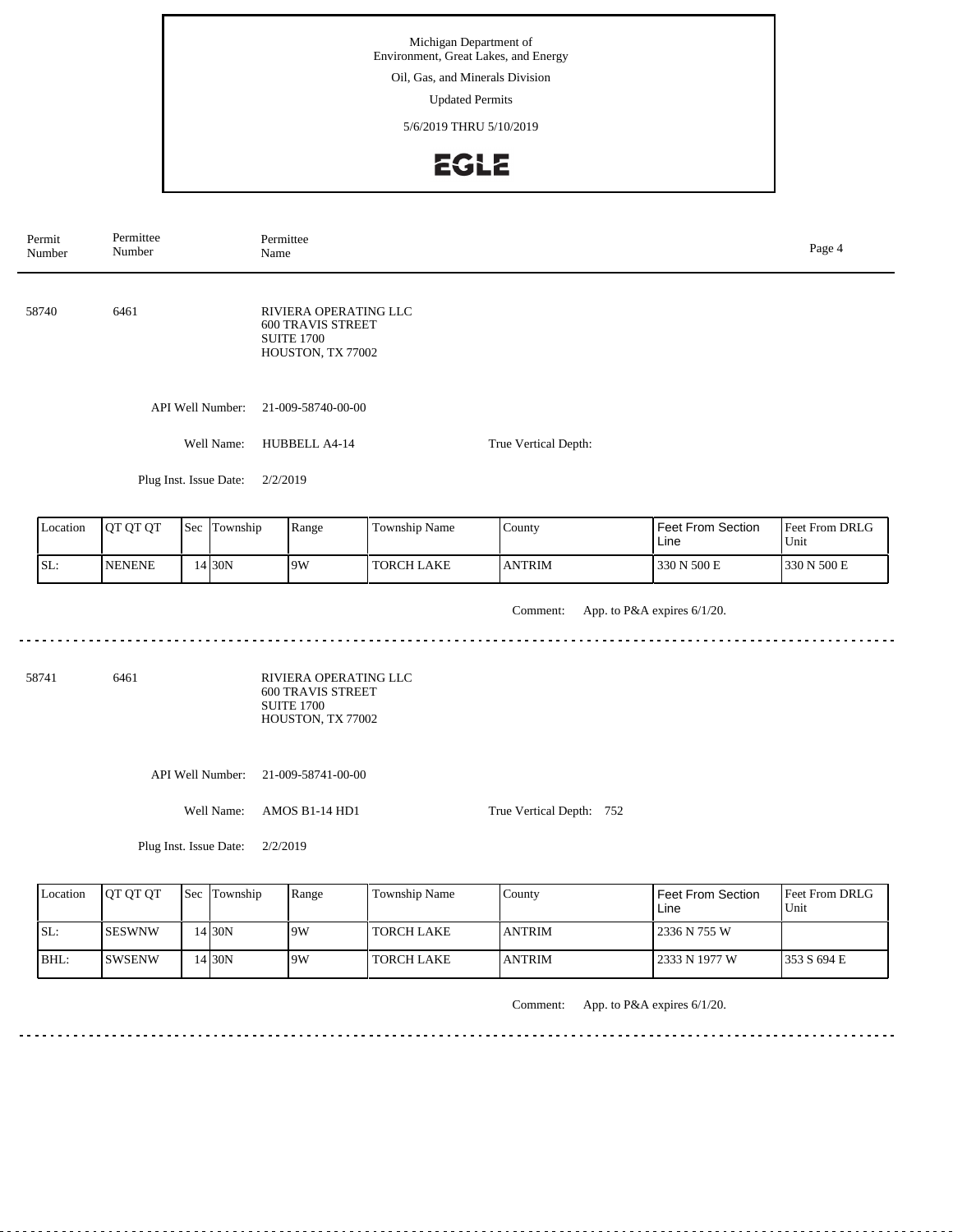Oil, Gas, and Minerals Division

Updated Permits

5/6/2019 THRU 5/10/2019

## EGLE

API Well Number: 21-009-58742-00-00 Well Name: AMOS A2-14 HD1 Plug Inst. Issue Date: 2/2/2019 True Vertical Depth: 720 58742 6461 RIVIERA OPERATING LLC 600 TRAVIS STREET SUITE 1700 HOUSTON, TX 77002 Permit Number Permittee Number Permittee<br>Name Page 5<br>Name

| Location | <b>IOT OT OT</b> | Sec | Township | Range | Township Name | County         | <b>Feet From Section</b><br>Line | <b>IFeet From DRLG</b><br>Unit |
|----------|------------------|-----|----------|-------|---------------|----------------|----------------------------------|--------------------------------|
| SL:      | <b>NENENW</b>    |     | 4 30N    | 19W   | I TORCH LAKE  | <b>LANTRIM</b> | 400 N 2355 W                     |                                |
| BHL:     | <b>INWNENW</b>   |     | 4130N    | 19W   | I TORCH LAKE  | <b>LANTRIM</b> | 380 N 1677 W                     | 380 N 1008 E                   |

. . . . . . .

Comment: App. to P&A expires 6/1/20.

 $\sim$   $\sim$   $\sim$   $\sim$ 

60207 6461

RIVIERA OPERATING LLC 600 TRAVIS STREET SUITE 1700 HOUSTON, TX 77002

API Well Number: 21-009-60207-00-00

Well Name: ALTONEN A1-13

Plug Inst. Issue Date: 2/2/2019

| <b>Location</b> | <b>IOT OT OT</b> | <b>Sec Township</b> | <b>Range</b> | Township Name     | County        | Feet From Section<br>Line | <b>Feet From DRLG</b><br>Unit |
|-----------------|------------------|---------------------|--------------|-------------------|---------------|---------------------------|-------------------------------|
| SL:             | <b>INENWNW</b>   | 13130N              | 19W          | <b>TORCH LAKE</b> | <b>ANTRIM</b> | 300 N 1015 W              |                               |

Comment: App. to P&A expires 6/1/20.

<u>. . . . . . . . .</u>

<u>. . . . . . . . .</u>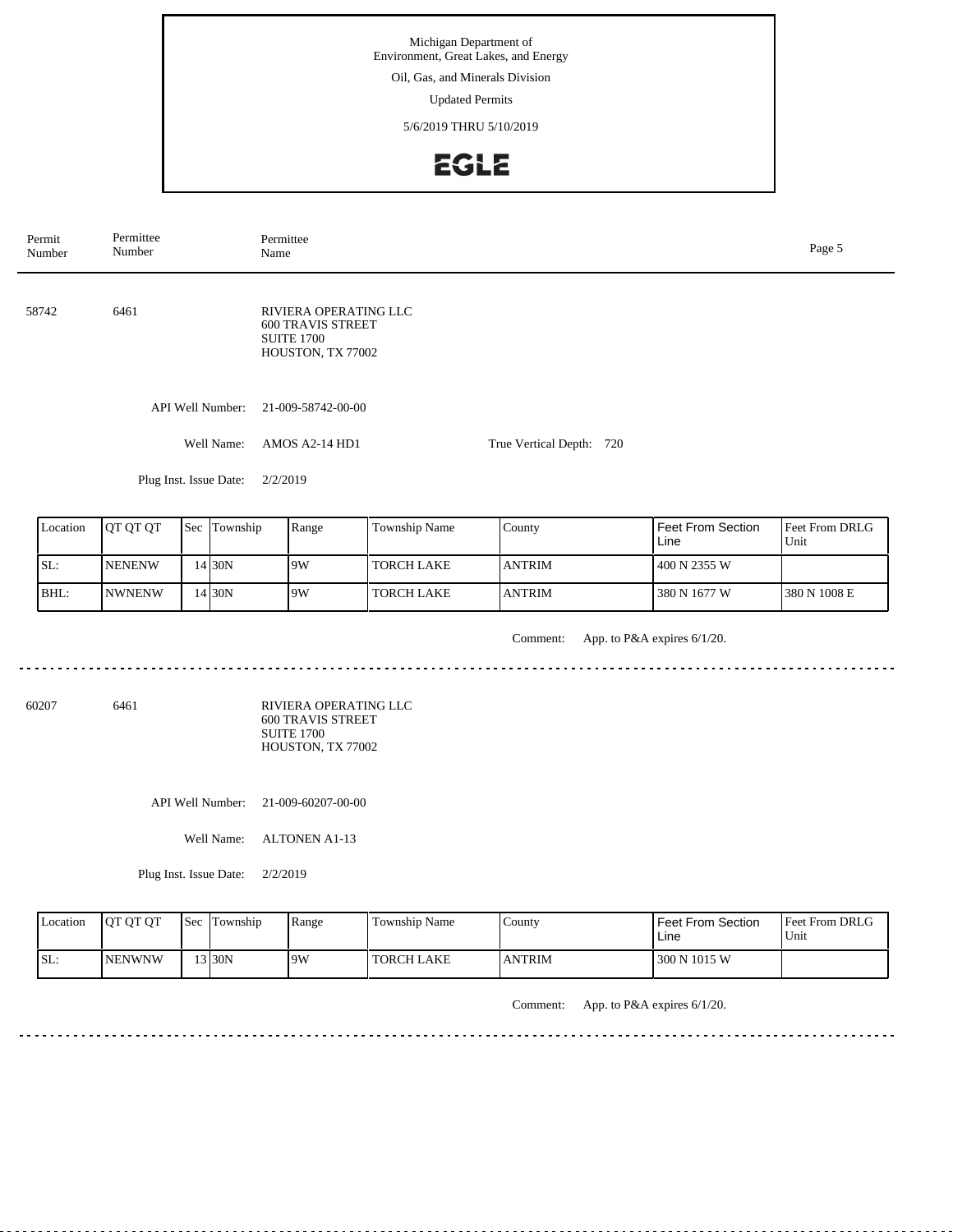Oil, Gas, and Minerals Division

Updated Permits

5/6/2019 THRU 5/10/2019

## EGLE

API Well Number: 21-009-60208-00-00 Well Name: AMOS C4-14 Plug Inst. Issue Date: 2/2/2019 60208 6461 RIVIERA OPERATING LLC 600 TRAVIS STREET SUITE 1700 HOUSTON, TX 77002 Permit Number Permittee Number Permittee<br>Name Name Page 6

| Location | <b>IOT OT OT</b> | Sec | l'Iownship | Range | <b>Township Name</b> | County        | <b>Feet From Section</b><br>Line | <b>Feet From DRLG</b><br>Unit |
|----------|------------------|-----|------------|-------|----------------------|---------------|----------------------------------|-------------------------------|
| SL:      | <b>SWNESE</b>    |     | 4 30N      | 19W   | TORCH LAKE           | <b>ANTRIM</b> | 1666 S 1011 E                    |                               |

Comment: App. to P&A expires 6/1/20.

60209 6461

RIVIERA OPERATING LLC 600 TRAVIS STREET SUITE 1700 HOUSTON, TX 77002

API Well Number: 21-009-60209-00-00

Well Name: PETERSEN D3-12

Plug Inst. Issue Date: 2/2/2019

| <b>Location</b> | <b>IOT OT OT</b> | l Sec | Township | Range | Township Name     | County        | <b>Feet From Section</b><br>Line | <b>Feet From DRLG</b><br>Unit |
|-----------------|------------------|-------|----------|-------|-------------------|---------------|----------------------------------|-------------------------------|
| SL:             | <b>SWSWSE</b>    |       | 12 30N   | 19W   | <b>TORCH LAKE</b> | <b>ANTRIM</b> | 353 S 2363 E                     |                               |

Comment: App. to P&A expires 6/1/20.

<u>. . . . . . . . . . .</u>

<u>. . . . . . . . . .</u>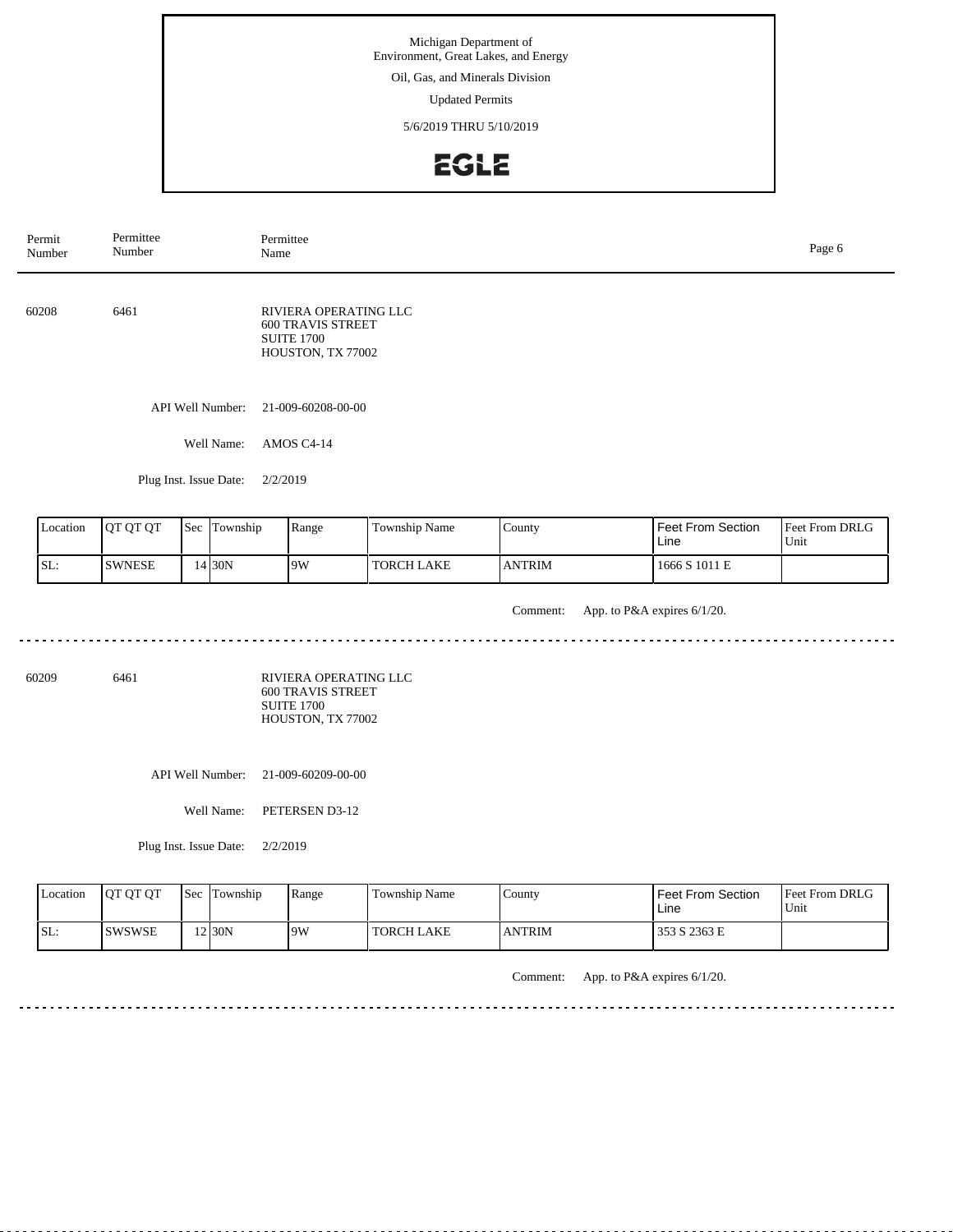Oil, Gas, and Minerals Division

Updated Permits

5/6/2019 THRU 5/10/2019

## EGLE

API Well Number: 21-009-60210-00-00 Well Name: PETERSON D1-13 Plug Inst. Issue Date: 2/2/2019 60210 6461 RIVIERA OPERATING LLC 600 TRAVIS STREET SUITE 1700 HOUSTON, TX 77002 Permit Number Permittee Number Permittee<br>Name Name Page 7

| <b>L</b> ocation | <b>IOT OT OT</b> | Sec | Township | Range | <b>Township Name</b> | County         | <b>Feet From Section</b><br>Line | Feet From DRLG<br>Unit |
|------------------|------------------|-----|----------|-------|----------------------|----------------|----------------------------------|------------------------|
| SL:              | <b>NESWSW</b>    |     | 13 30N   | 9W    | <b>TORCH LAKE</b>    | <b>JANTRIM</b> | 1054 S 1100 W                    |                        |

Comment: App. to P&A expires 6/1/20.

52509 25

DELTA OIL CO INC

125 WINDSOR DR STE 101 OAK BROOK, IL 60523

<u>. . . . . . . . . . . . . . . . . .</u>

API Well Number: 21-119-52509-00-00

Well Name: O.K. BET B3-10

Plug Inst. Issue Date: 5/7/2019

<u>. . . . . . . . . . . . . . . . .</u>

| Location | <b>IOT OT OT</b> | <b>Sec</b> | Township | Range | Township Name | County       | <b>Feet From Section</b><br>Line | <b>Feet From DRLG</b><br>Unit |
|----------|------------------|------------|----------|-------|---------------|--------------|----------------------------------|-------------------------------|
| ISL:     | <b>INESWNE</b>   |            | 10 31 N  | 1E    | <b>VIENNA</b> | IMONTMORENCY | 1145 S 853 W                     | 1145 S 464 E                  |

Comment: App. to P&A expires 5/7/20.

 $\sim$   $\sim$   $\sim$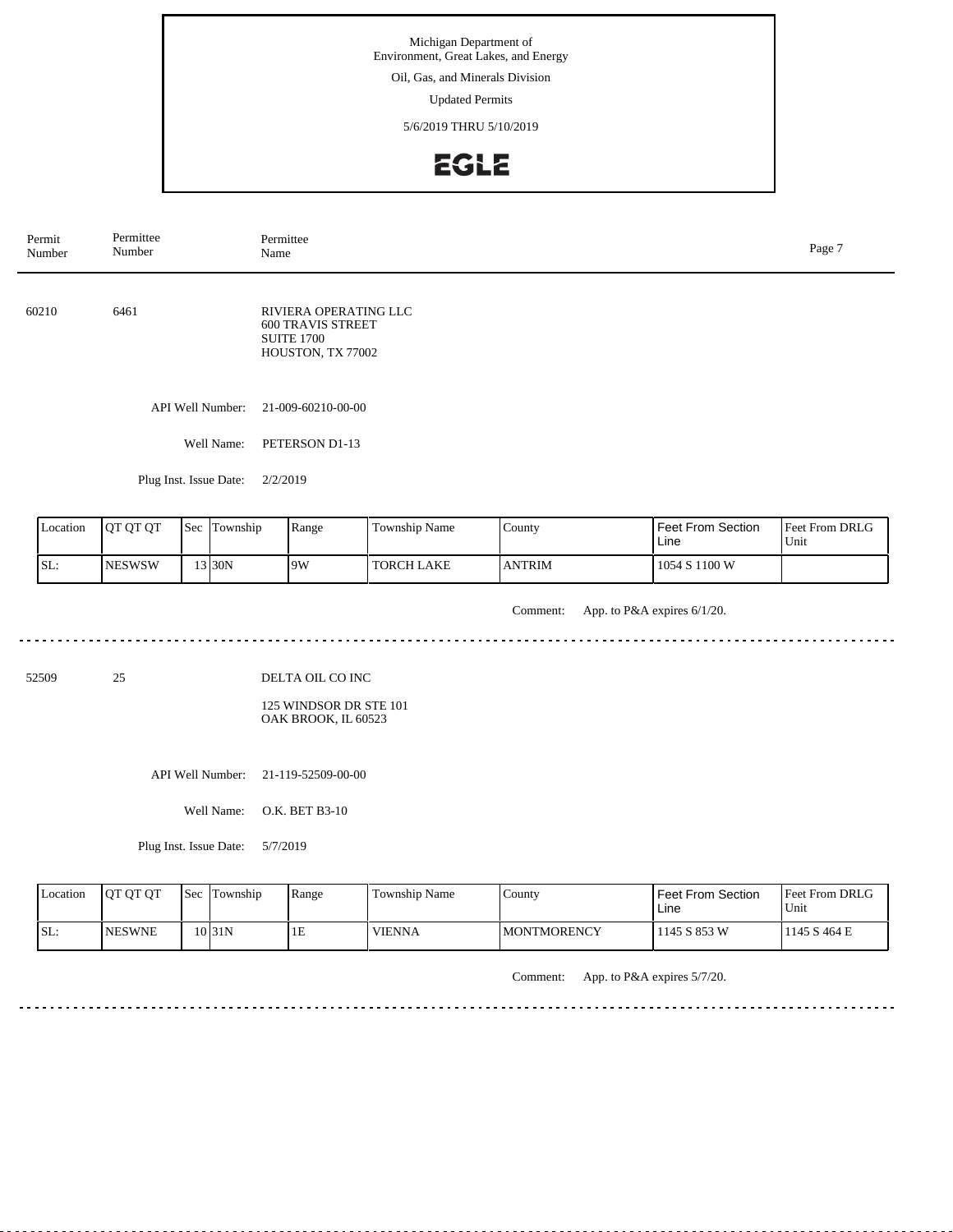Oil, Gas, and Minerals Division

Updated Permits

5/6/2019 THRU 5/10/2019

## **EGLE**

Permittee Permit Permittee<br>Name Number Name Page 8 Number 44120 6461 RIVIERA OPERATING LLC 600 TRAVIS STREET SUITE 1700 HOUSTON, TX 77002 API Well Number: 21-137-35924-01-00 Well Name: MARTENSON 1-11 SWD Plug Inst. Issue Date: 5/6/2019 Feet From Section Location QT QT QT Sec Township Range Township Name Township County Feet From DRLG Unit Line 11 29N 2W CHESTER SL: SWSWNE OTSEGO 150 S 375 W Comment: App. to P&A expires 5/6/20. 53613 6461

RIVIERA OPERATING LLC 600 TRAVIS STREET SUITE 1700 HOUSTON, TX 77002

API Well Number: 21-137-53613-00-00

Well Name: MARTENSON ET AL D3-11A

Plug Inst. Issue Date: 5/6/2019

| Location | <b>IOT OT OT</b> | <b>Sec Township</b> | Range | Township Name  | County         | Feet From Section<br>Line | Feet From DRLG<br>Unit |
|----------|------------------|---------------------|-------|----------------|----------------|---------------------------|------------------------|
| ISL:     | <b>INWSWSE</b>   | . I29N              | 2W    | <b>CHESTER</b> | <b>IOTSEGO</b> | 1035 S 2213 E             |                        |
| $IBHL$ : | <b>INWSESE</b>   | . I29N              | 2W    | <b>CHESTER</b> | <b>IOTSEGO</b> | 868 S 1006 E              | 1452 N 1006 E          |

Comment: App. to P&A expires 5/6/20.

True Vertical Depth: 1794